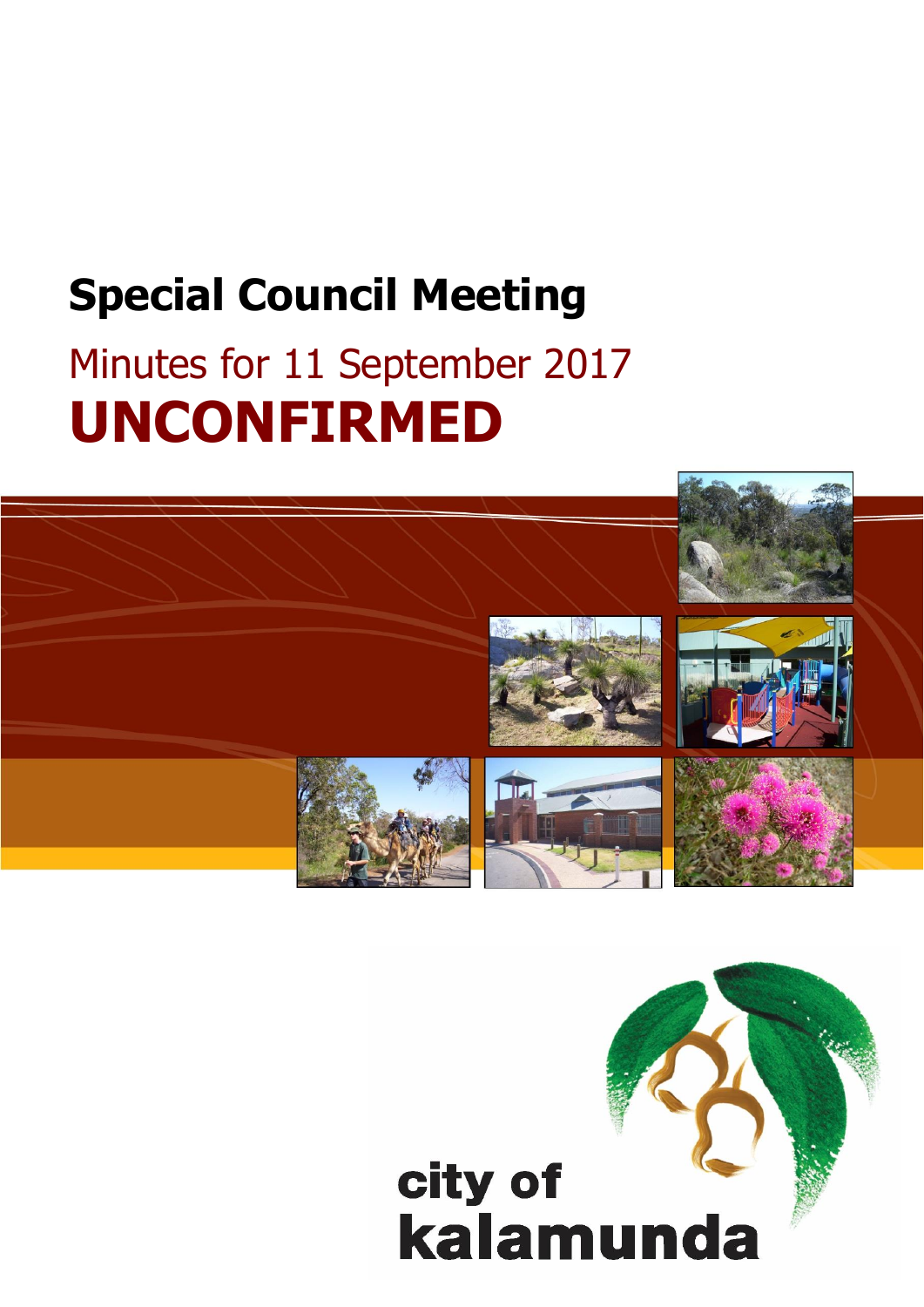# **INDEX**

| 1.0  |                                                                  |  |
|------|------------------------------------------------------------------|--|
| 2.0  | ATTENDANCE, APOLOGIES AND LEAVE OF ABSENCE PREVIOUSLY APPROVED 3 |  |
| 3.0  |                                                                  |  |
| 4.0  |                                                                  |  |
| 5.0  | ANNOUNCEMENTS BY THE MEMBER PRESIDING WITHOUT DISCUSSION 4       |  |
| 6.0  |                                                                  |  |
| 7.0  |                                                                  |  |
| 8.0  |                                                                  |  |
| 9.0  |                                                                  |  |
| 10.0 |                                                                  |  |
|      |                                                                  |  |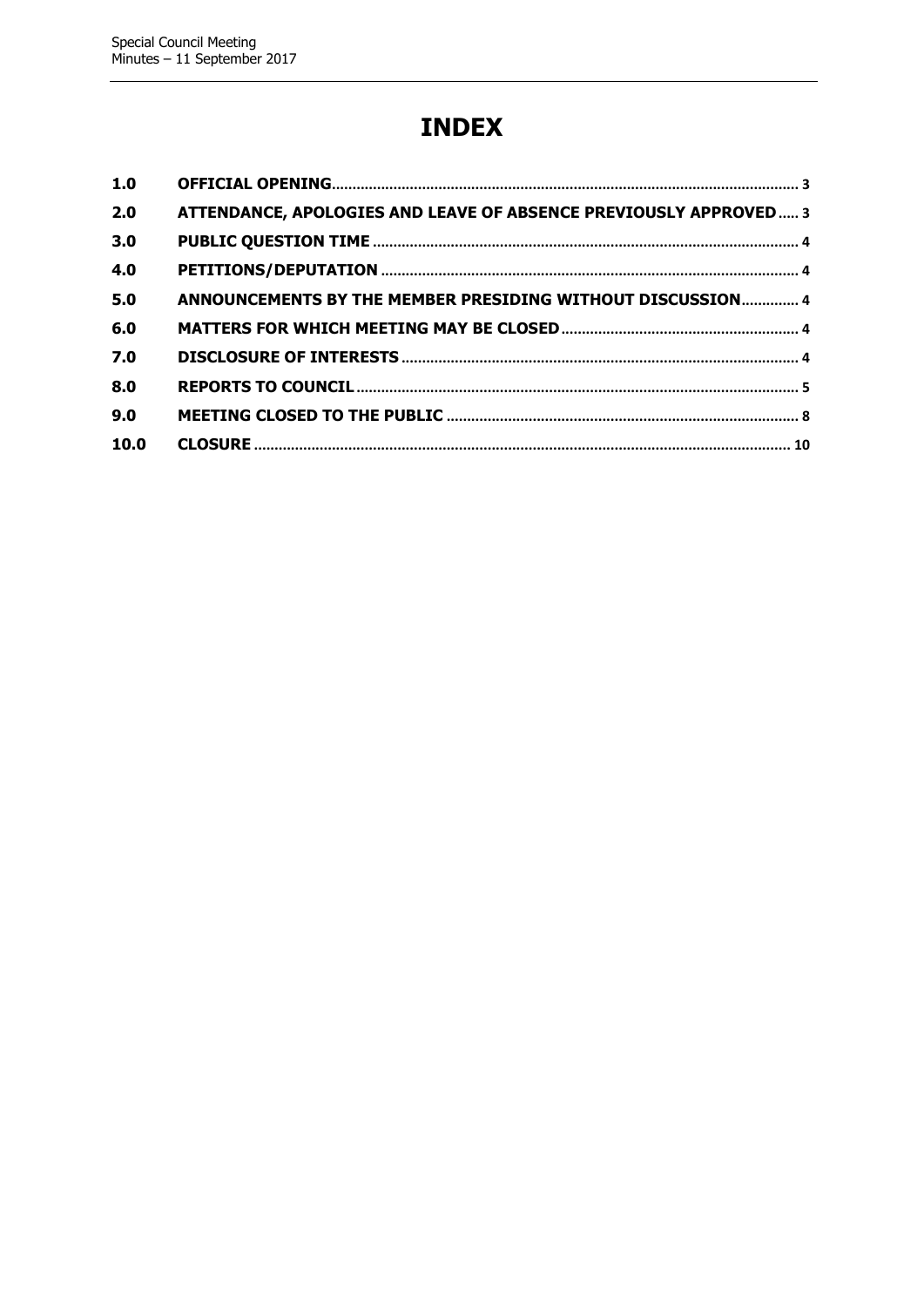# **MINUTES**

# <span id="page-2-0"></span>**1.0 OFFICIAL OPENING**

The Presiding Member opened the meeting 7:00pm, welcoming Councillors, Staff and Members of the Public Gallery.

#### <span id="page-2-1"></span>**2.0 ATTENDANCE, APOLOGIES AND LEAVE OF ABSENCE PREVIOUSLY APPROVED**

#### 2.1 **Attendance**

#### **Councillors**

Andrew Waddell JP (Shire President) (Presiding Member) North West Ward Sara Lohmeyer North West Ward Dylan O'Connor North West Ward Sue Bilich North Ward Tracy Destree North Ward Michael Fernie South East Ward John Giardina South East Ward South East Ward Geoff Stallard South East Ward Allan Morton **South West Ward** Brooke O'Donnell South West Ward Noreen Townsend South West Ward

# **Members of Staff**

| Rhonda Hardy         | <b>Chief Executive Officer</b>                          |
|----------------------|---------------------------------------------------------|
| Natalie Martin Goode | <b>Director Development Services</b>                    |
| Dennis Blair         | <b>Director Asset Services</b>                          |
| Gary Ticehurst       | Director Corporate & Community Services                 |
| Simon Di Rosso       | General Counsel & Executive Advisor, Governance & Legal |
| Peter Varelis        | Manager Strategic Planning                              |
| Michele Rogers       | <b>Manager Community Safety Services</b>                |
| Donna McPherson      | <b>Executive Research Officer</b>                       |
|                      |                                                         |

**Members of the Public** 7

#### **Members of the Press** 0

2.2 **Apologies**

**Councillors**

#### **Members of Staff**

## 2.3 **Leave of Absence Previously Approved**

Nil.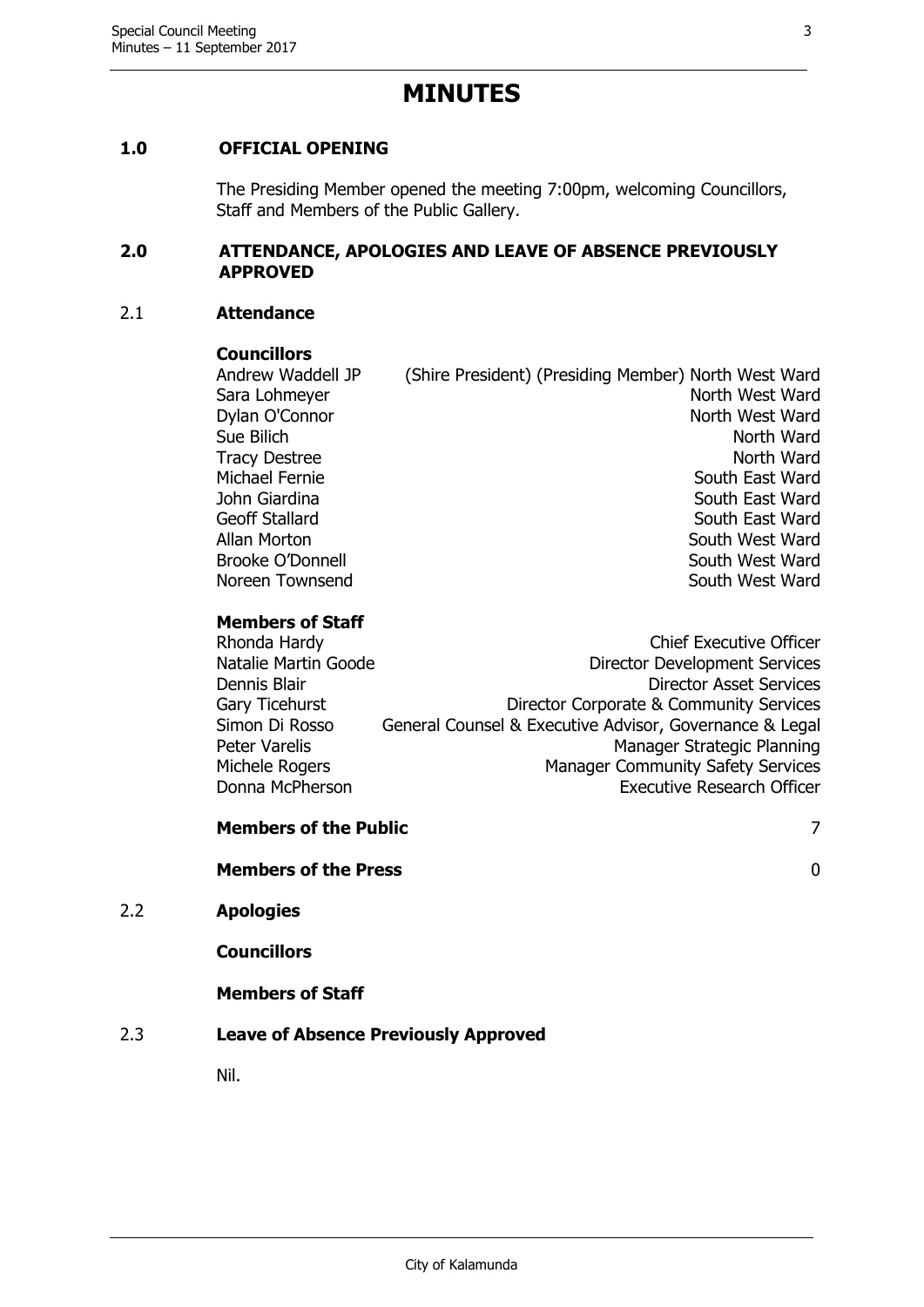### <span id="page-3-0"></span>**3.0 PUBLIC QUESTION TIME**

A period of not less than 15 minutes is provided to allow questions from the gallery on matters relating to the functions of this meeting. For the purposes of Minuting, these questions and answers are summarised.

3.1 Nil.

# <span id="page-3-1"></span>**4.0 PETITIONS/DEPUTATION**

4.1 A Deputation was presented by Leonie and Kevin Gorman of 20 Lewis Road in Wattle Grove.

#### <span id="page-3-2"></span>**5.0 ANNOUNCEMENTS BY THE MEMBER PRESIDING WITHOUT DISCUSSION**

5.1

### <span id="page-3-3"></span>**6.0 MATTERS FOR WHICH MEETING MAY BE CLOSED**

6.1 **SCM 14. CONFIDENTIAL ITEM** Optus Communication Tower—SAT Outcome - Provided under separate cover.

> Reason for Confidentiality – Local Government Act 1995: Section 5.23 (2) (d), "legal advice obtained, or which may be obtained, by the local government and which relates to a matter to be discussed at the meeting".

#### <span id="page-3-4"></span>**7.0 DISCLOSURE OF INTERESTS**

#### 7.1 **Disclosure of Financial and Proximity Interests**

- a. Members must disclose the nature of their interest in matters to be discussed at the meeting. (Section 5.65 of the Local Government Act 1995.)
- b. Employees must disclose the nature of their interest in reports or advice when giving the report or advice to the meeting. (Section 5.70 of the Local Government Act 1995.)
- 7.1.1 Nil.

#### 7.2 **Disclosure of Interest Affecting Impartiality**

- a. Members and staff must disclose their interest in matters to be discussed at the meeting in respect of which the member or employee had given or will give advice.
- 7.2.1 Nil.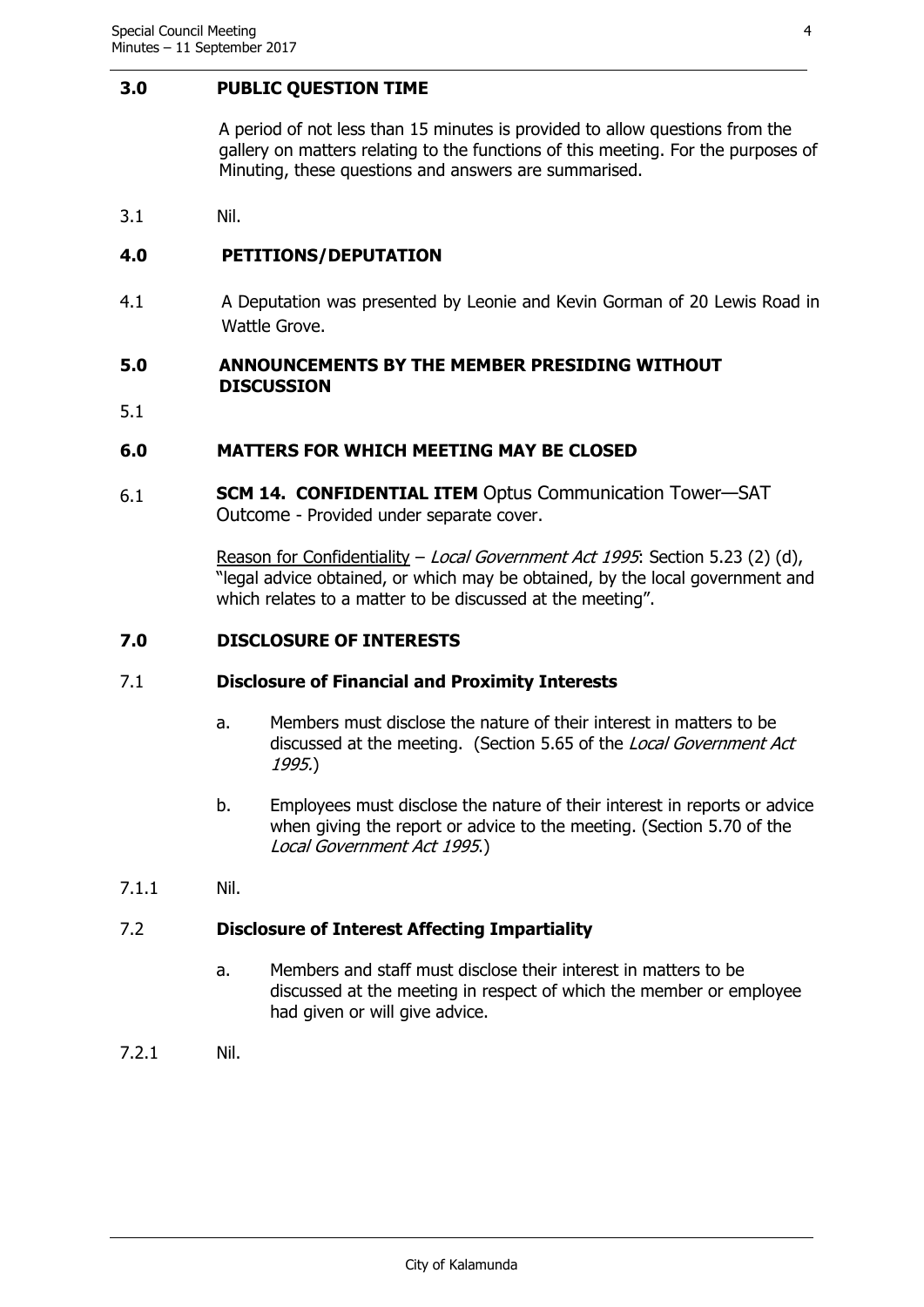# <span id="page-4-0"></span>**8.0 REPORTS TO COUNCIL**

Please Note: declaration of financial/conflict of interests to be recorded prior to dealing with each item.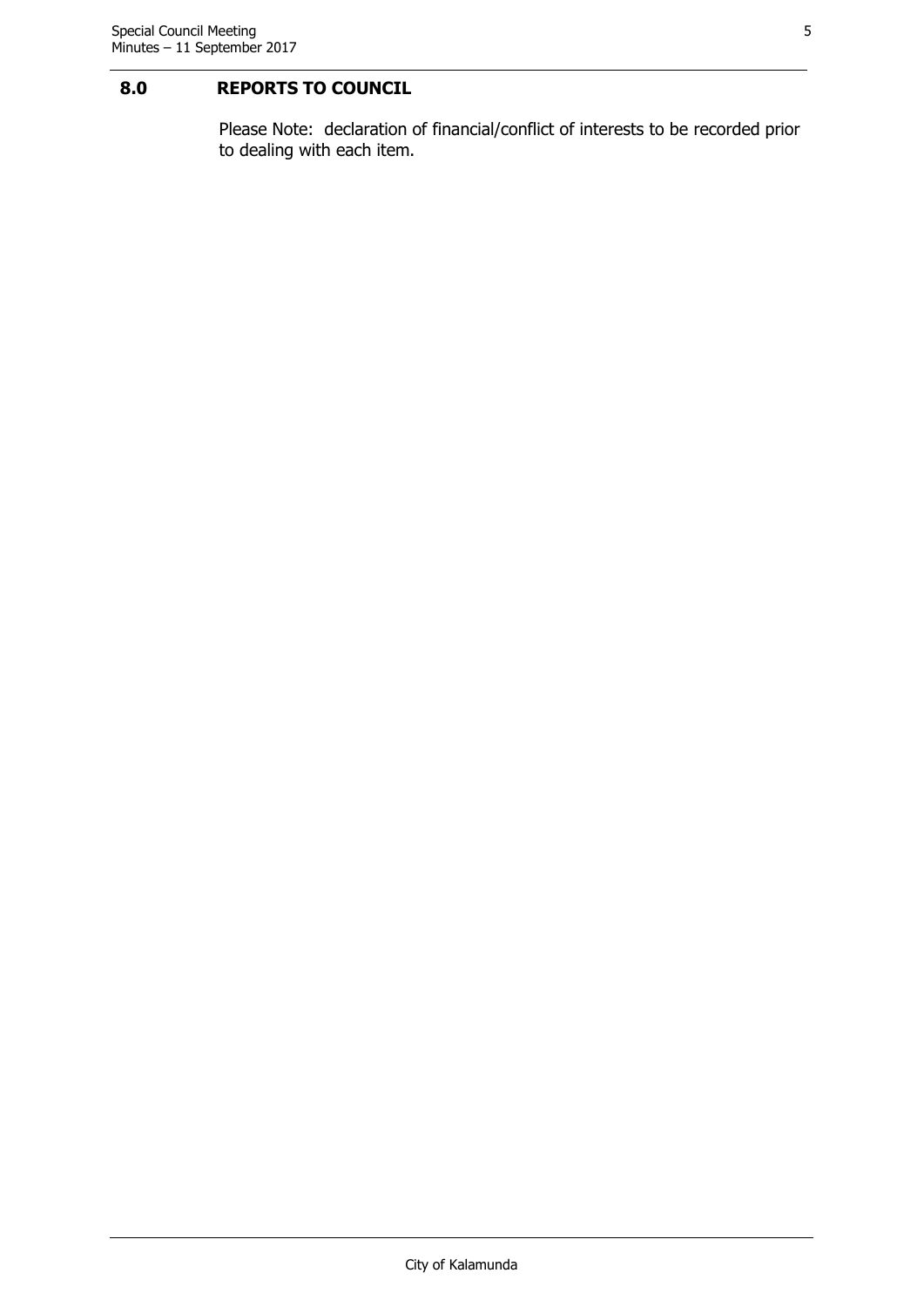#### **Declaration of financial / conflict of interests to be recorded prior to dealing with each item.**

Reason for Confidentiality - Local Government Act 1995: Section 5.23 (2) (d), "legal advice obtained, or which may be obtained, by the local government and which relates to a matter to be discussed at the meeting".

#### **SCM 14 CONFIDENTIAL REPORT - Optus Mobile Pty Ltd v City of Kalamunda, Planning and Development Act 2005 – section 251(1) – DR 271/2017 - Request for Councillor nominees to Compulsory conference and Directions Hearing Report**

| Previous Items<br>Responsible Officer<br>Service Area<br>File Reference<br>Applicant<br>Owner | OCM 215/2016<br><b>General Counsel</b><br>Governance and Legal Services<br>LW-04/012<br>Planning Solutions, Service Stream for Optus<br>Stuart and Jenny Chamberlain                                                                    |
|-----------------------------------------------------------------------------------------------|-----------------------------------------------------------------------------------------------------------------------------------------------------------------------------------------------------------------------------------------|
| Attachment 1<br>Attachment 2                                                                  | Minutes from D & A Services Committee Item 43<br>'Proposed Telecommunications Mobile Phone<br>Base Station and Ancillary Equipment - Lot 39<br>(12) Lewis Road, Wattle Grove' with attachments<br>$1 - 11$ .<br>Resolution OCM 127/2017 |
|                                                                                               |                                                                                                                                                                                                                                         |
| Attachment 3                                                                                  | Without prejudice email from Ben Doyle, Director<br>Planning Solutions to General Counsel dated 11<br>September 2017.                                                                                                                   |

#### **Voting Requirements: Simple Majority**

# RESOLVED SCM 157/2017

That Council:

- 1. Nominate Councillor Noreen Townsend and Councillor John Giardina to attend the Compulsory Conference scheduled for 10 am on 22 September 2017 in the matter of Optus Mobile Pty Ltd v City of Kalamunda, Planning and Development Act 2005 – section 251(1) – DR 271/2017 (**Compulsory Conference**).
- 2. For the purposes of the Compulsory Conference, authorise the nominee Councillors as set out above in paragraph 1 of this Resolution, to:
	- a) enter into negotiations in regard to any possible alternative locations for the Optus Mobile Monopole within the subject site in order to report back to the Council in the event that the Tribunal so orders;
	- b) consider any other alternatives or modifications as may be suggested by the Applicant; and
	- c) engage in discussions about alternatives sites for the infrastructure with the Applicant pursuant to clause 2 of Council Resolution OCM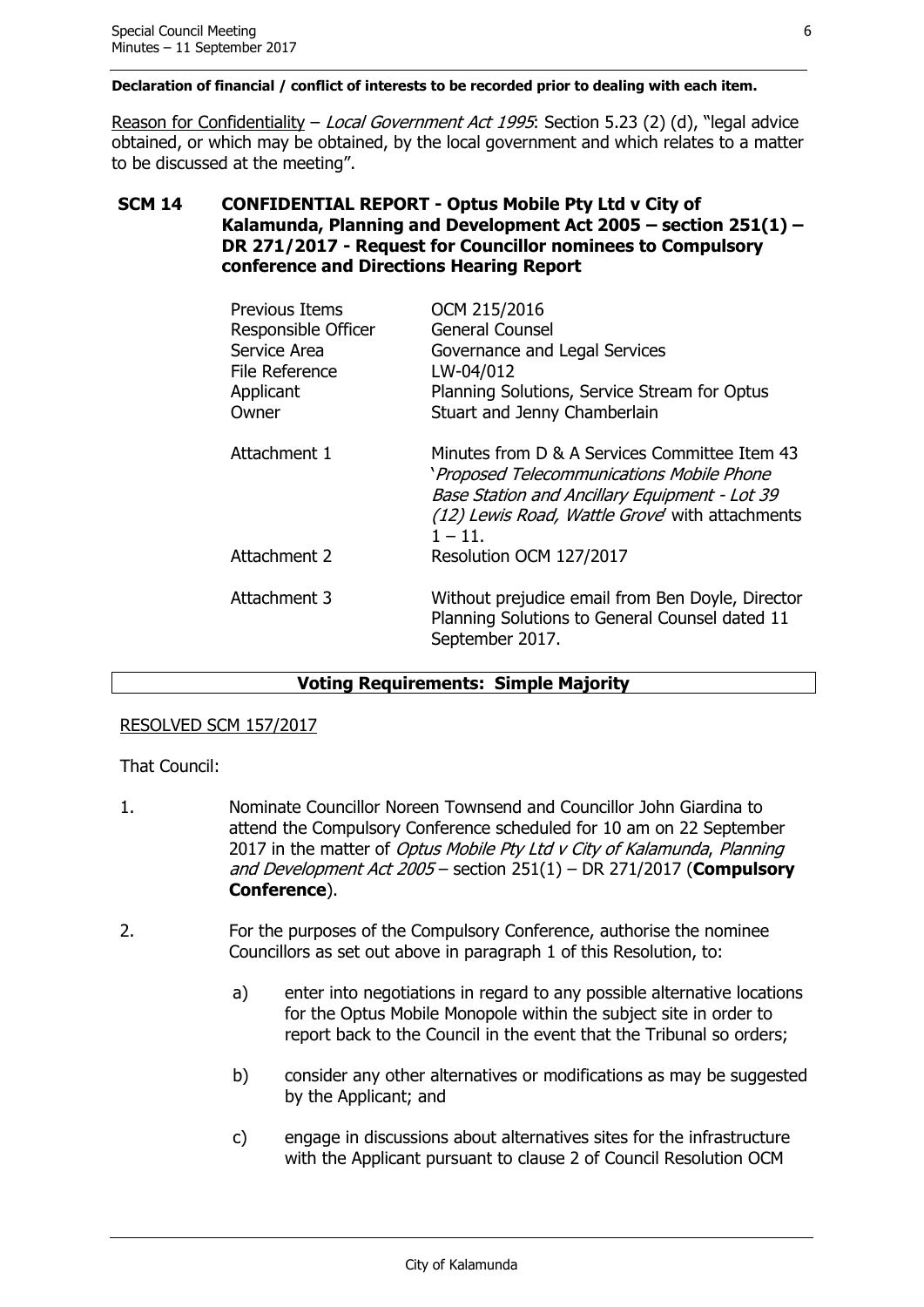127/2017, being that 'Council request the applicant to work with Councillors and staff to investigate alternative sites'.

- Moved: **Cr Dylan O'Connor**
- Seconded: **Cr Michael Fernie**
- Vote: **CARRIED UNANIMOUSLY (11/0)**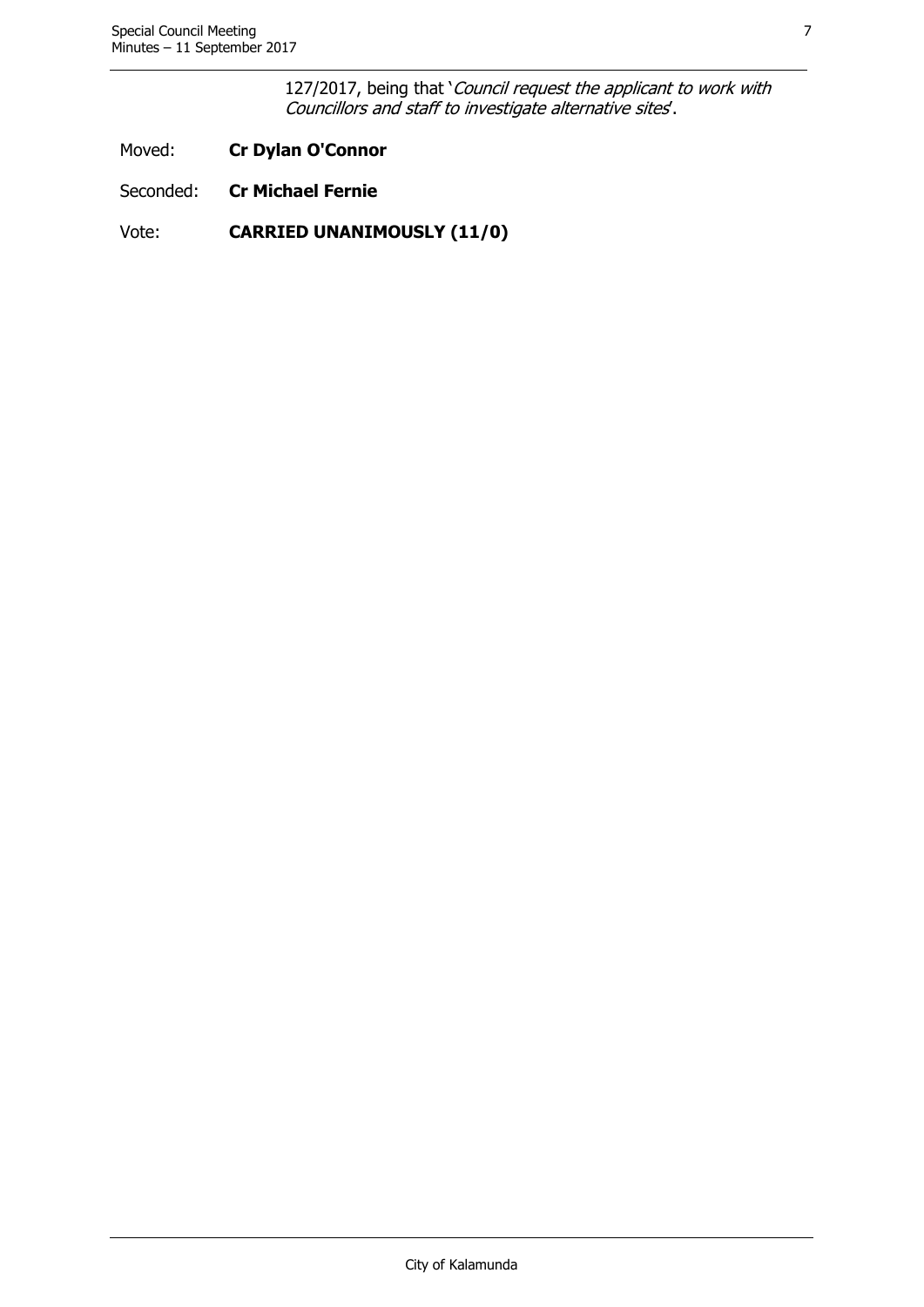# <span id="page-7-0"></span>**9.0 MEETING CLOSED TO THE PUBLIC**

# 9.1 RESOLVED SCM 154/2017

That the meeting be closed to the public to allow consideration of SCM 14 CONFIDENTIAL REPORT - Optus Mobile Pty Ltd v City of Kalamunda, Planning and Development Act 2005 – section  $251(1)$  – DR 271/2017 -Request for Councillor nominees to Compulsory Conference and Directions Hearing Report.

| Moved:    | <b>Cr John Giardina</b>                                                                                                                                                                                                                                  |                                                                  |
|-----------|----------------------------------------------------------------------------------------------------------------------------------------------------------------------------------------------------------------------------------------------------------|------------------------------------------------------------------|
| Seconded: | <b>Cr Sue Bilich</b>                                                                                                                                                                                                                                     |                                                                  |
| Vote:     | For<br><b>Cr Michael Fernie</b><br><b>Cr John Giardina</b><br><b>Cr Geoff Stallard</b><br><b>Cr Allan Morton</b><br><b>Cr Brooke O'Donnell</b><br><b>Cr Sara Lohmeyer</b><br><b>Cr Dylan O'Connor</b><br><b>Cr Tracy Destree</b><br><b>Cr Sue Bilich</b> | Against<br><b>Cr Noreen Townsend</b><br><b>Cr Andrew Waddell</b> |

# **CARRIED (9/2)**

The meeting closed to the public at 7:07pm. All members of the public gallery left the Council Chambers.

#### 9.2 RESOLVED SCM 155/2017

That Standing Orders be suspended to allow Council to freely discuss the matter to be considered.

| Moved:    | <b>Cr John Giardina</b>           |
|-----------|-----------------------------------|
| Seconded: | <b>Cr Dylan O'Connor</b>          |
| Vote:     | <b>CARRIED UNANIMOUSLY (11/0)</b> |

Standing Orders were suspended at 7:20pm.

# 9.3 RESOLVED SCM 156/2017

That Standing Orders be recommenced.

| Moved:    | <b>Cr Noreen Townsend</b>         |
|-----------|-----------------------------------|
| Seconded: | <b>Cr Sue Bilich</b>              |
| Vote:     | <b>CARRIED UNANIMOUSLY (11/0)</b> |

Standing Orders were recommenced at 7:25pm.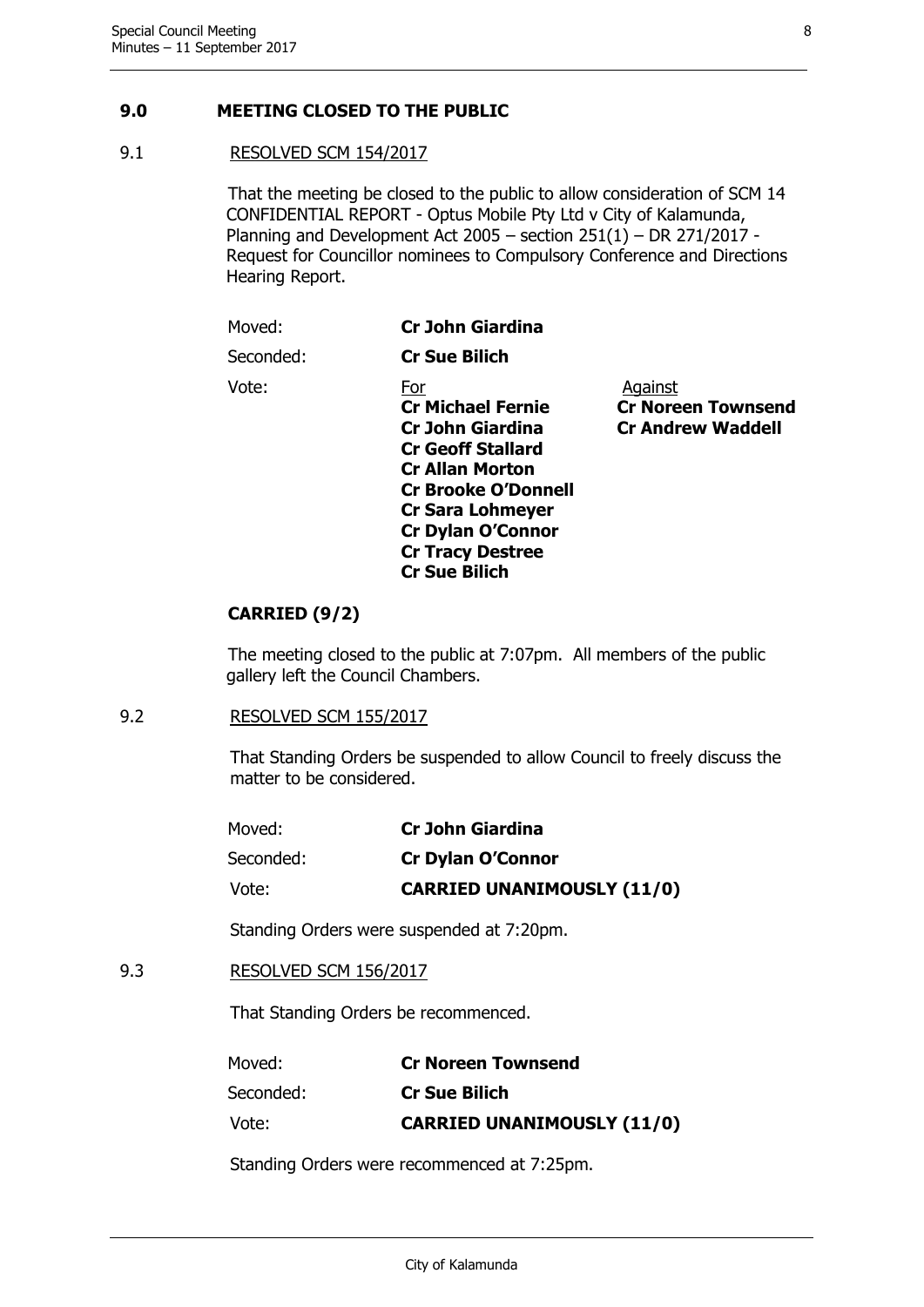| 9.4 | <b>SCM 14</b> | <b>CONFIDENTIAL REPORT - Optus Mobile Pty Ltd v</b><br><b>City of Kalamunda, Planning and Development Act</b><br>2005 - section 251(1) - DR 271/2017 - Request for<br><b>Councillor nominees to Compulsory conference and</b><br><b>Directions Hearing Report</b> |                                                                                                                                                                                                                                                     |
|-----|---------------|-------------------------------------------------------------------------------------------------------------------------------------------------------------------------------------------------------------------------------------------------------------------|-----------------------------------------------------------------------------------------------------------------------------------------------------------------------------------------------------------------------------------------------------|
|     |               | Previous Items<br>Responsible Officer<br>Service Area<br>File Reference<br>Applicant                                                                                                                                                                              | OCM 215/2016<br><b>General Counsel</b><br>Governance and Legal Services<br>LW-04/012<br>Planning Solutions, Service<br>Stream for Optus                                                                                                             |
|     |               | Owner                                                                                                                                                                                                                                                             | Stuart and Jenny Chamberlain                                                                                                                                                                                                                        |
|     |               | Attachment 1<br>Attachment 2                                                                                                                                                                                                                                      | Minutes from D & A Services<br>Committee Item 43 'Proposed<br><b>Telecommunications Mobile</b><br>Phone Base Station and<br>Ancillary Equipment - Lot 39<br>(12) Lewis Road, Wattle Grove<br>with attachments $1 - 11$ .<br>Resolution OCM 127/2017 |
|     |               | Attachment 3                                                                                                                                                                                                                                                      | Without prejudice email from<br>Ben Doyle, Director Planning<br>Solutions to General Counsel<br>dated 11 September 2017.                                                                                                                            |

#### **Voting Requirements: Simple Majority**

#### RESOLVED SCM 157/2017

#### That Council:

- 1. Nominate Councillor Noreen Townsend and Councillor John Giardina to attend the Compulsory Conference scheduled for 10 am on 22 September 2017 in the matter of Optus Mobile Pty Ltd v City of Kalamunda, Planning and Development Act  $2005 -$  section  $251(1) - DR$ 271/2017 (**Compulsory Conference**).
- 2. For the purposes of the Compulsory Conference, authorise the nominee Councillors as set out above in paragraph 1 of this Resolution, to:
	- a) enter into negotiations in regard to any possible alternative locations for the Optus Mobile Monopole within the subject site in order to report back to the Council in the event that the Tribunal so orders;
	- b) consider any other alternatives or modifications as may be suggested by the Applicant; and